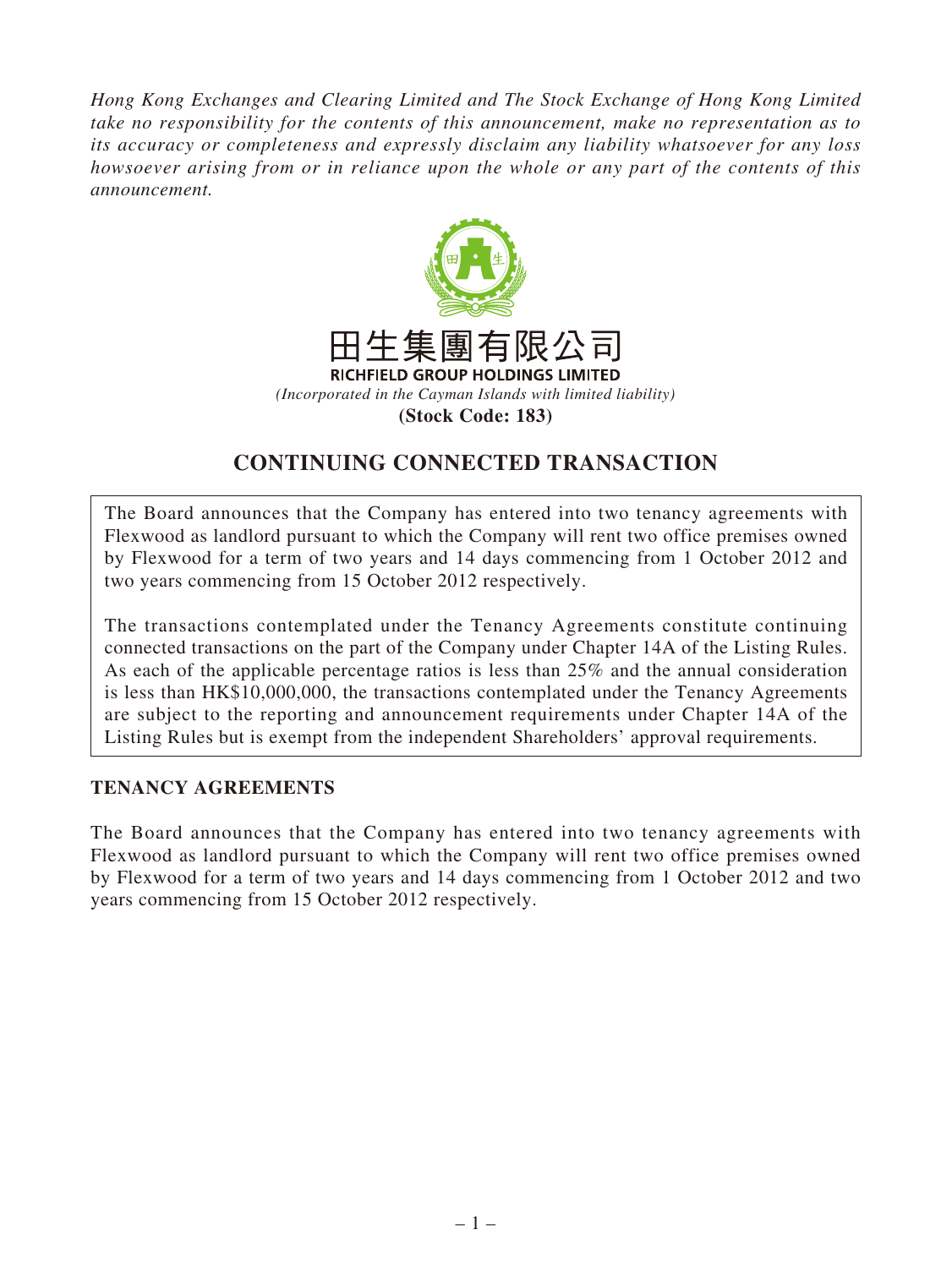The particulars of the Tenancy Agreements are set out below:

### **Date of Tenancy Agreements**

28 September 2012

## **Parties**

- (i) the Company as tenant; and
- (ii) Flexwood as landlord

Flexwood is a property holding company and is wholly and beneficially owned by Mr. Pong, who was an executive Director and CEO within the preceding 12 months and is currently a Consultant and a controlling Shareholder. Flexwood is an associate of Mr. Pong and is accordingly a connected person to the Company as defined under the Listing Rules.

### **Premises**

Office Premises (A): Unit A on the 6th Floor, 9 Queen's Road Central, Hong Kong

Office Premises (E): Unit E on the 6th Floor, 9 Queen's Road Central, Hong Kong

### **Gross Floor Areas**

Office Premises (A): 2,142 sq. ft.

Office Premises (E): 2,800 sq. ft.

# **Terms**

Tenancy Agreement (A): Two (2) years commencing from 15 October 2012

Tenancy Agreement (E): Two (2) years and 14 days commencing from 1 October 2012

# **Rents and Annual Caps**

The monthly rents of Office Premises (A) and (E) shall be HK\$140,000 and HK\$180,000 per month respectively. Based on the monthly rental payments under Tenancy Agreements (A) and (E), the respective maximum aggregate annual caps for the transactions contemplated under the Tenancy Agreements for each of the two coming years of the terms of the Tenancy Agreements will be total approximately HK\$3,840,000.

The monthly rents are determined after arm's length negotiations with reference to the monthly rental of other similar premises in the Hong Kong market and the professional valuation report issued by Ascent Partners Valuation Service Limited dated 24 August 2012.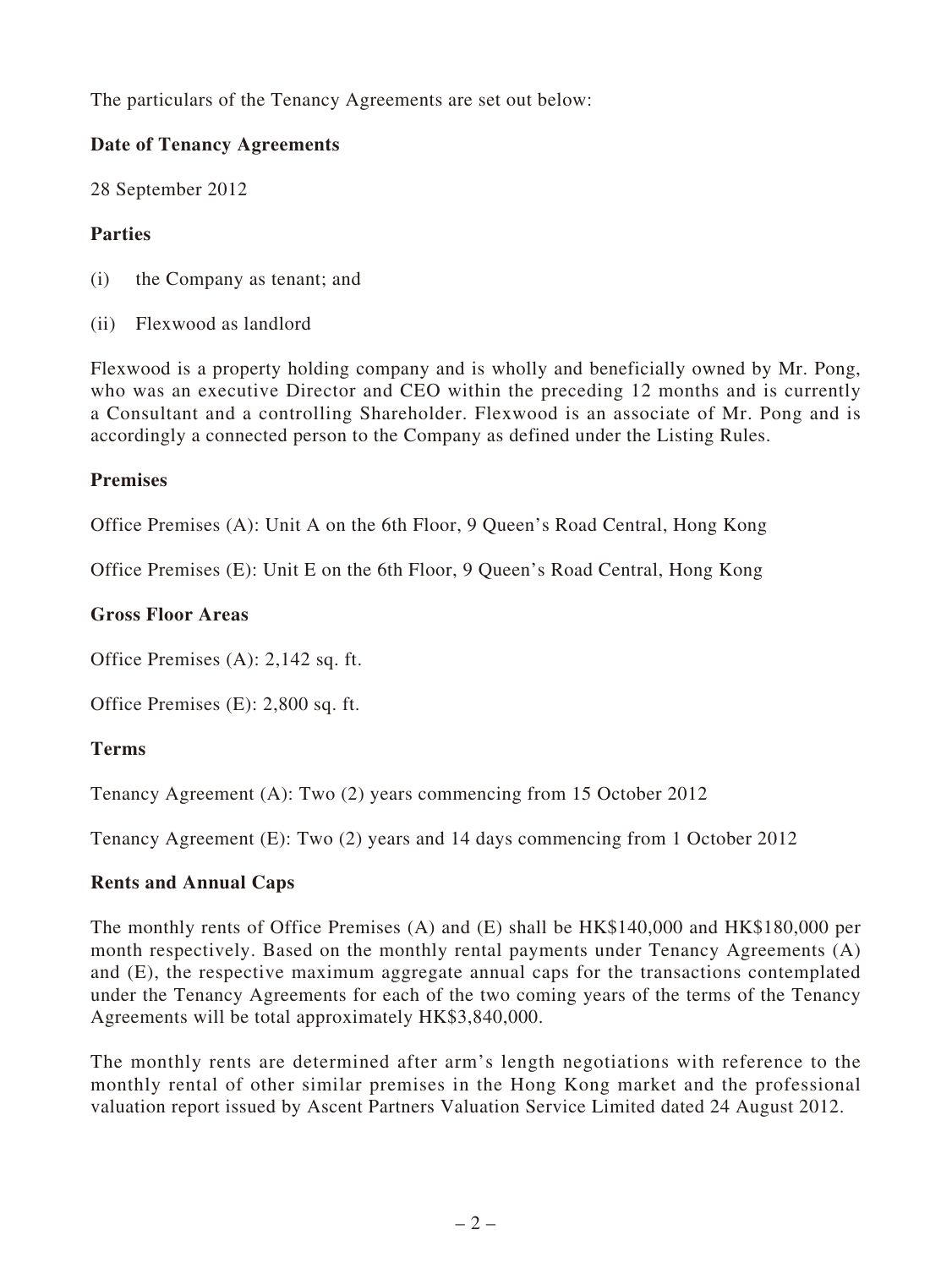# **REASONS FOR THE TRANSACTION**

The Group is principally engaged in provision of property brokerage services, provision of schemes for property consolidation, assembly and re-development, property trading and property development.

The Company has been renting Office Premises (A) since 15 October 2009, the details were disclosed in the announcement of the Company dated 14 October 2010.

The Directors consider that it is in the commercial interests of the Company if the Company continues to rent Office Premises (A) as its office as it is not easy to identify other appropriate premises and the Company will bear unnecessary relocation costs and expenses if the Company has to move to other premises. The Directors also consider it is in the commercial interest of the Company if the Company rent Office Premises (E) as for the expansion of the Company's office in Central.

The terms of the Tenancy Agreements were arrived at after arm's length negotiations between the Company and Flexwood with reference to the market terms of similar office properties in Hong Kong and the professional valuation report issued by Ascent Partners Valuation Service Limited dated 24 August 2012.

The Directors, including the independent non-executive Directors, consider that the transactions contemplated under the Tenancy Agreements are in the ordinary and usual course of business of the Company and the terms of the Tenancy Agreements are based on normal commercial terms and are fair and reasonable and in the interests of the Company and the Shareholders as a whole.

None of the Directors has a material interest in the transactions contemplated under the Tenancy Agreements and therefore none of them has abstained from voting on the relevant board resolutions approving the same.

#### **LISTING RULES IMPLICATIONS**

Flexwood is a property holding company wholly and beneficially owned by Mr. Pong, who was an executive Director and CEO within the preceding 12 months and is currently a Consultant and a controlling Shareholder. Mr. Pong, together with corporations controlled by him, also holds an aggregate of 1,297,370,000 Shares, representing approximately 37.30% of the issued share capital of the Company. Accordingly, Flexwood is a connected person to the Company as defined under the Listing Rules.

The transactions contemplated under the Tenancy Agreements constitute continuing connected transactions on the part of the Company under Chapter 14A of the Listing Rules. As each of the applicable percentage ratios is less than 25% and the annual consideration is less than HK\$10,000,000, the transactions contemplated under the Tenancy Agreements are subject to the reporting and announcement requirements under Chapter 14A of the Listing Rules but are exempt from the independent Shareholders' approval requirements.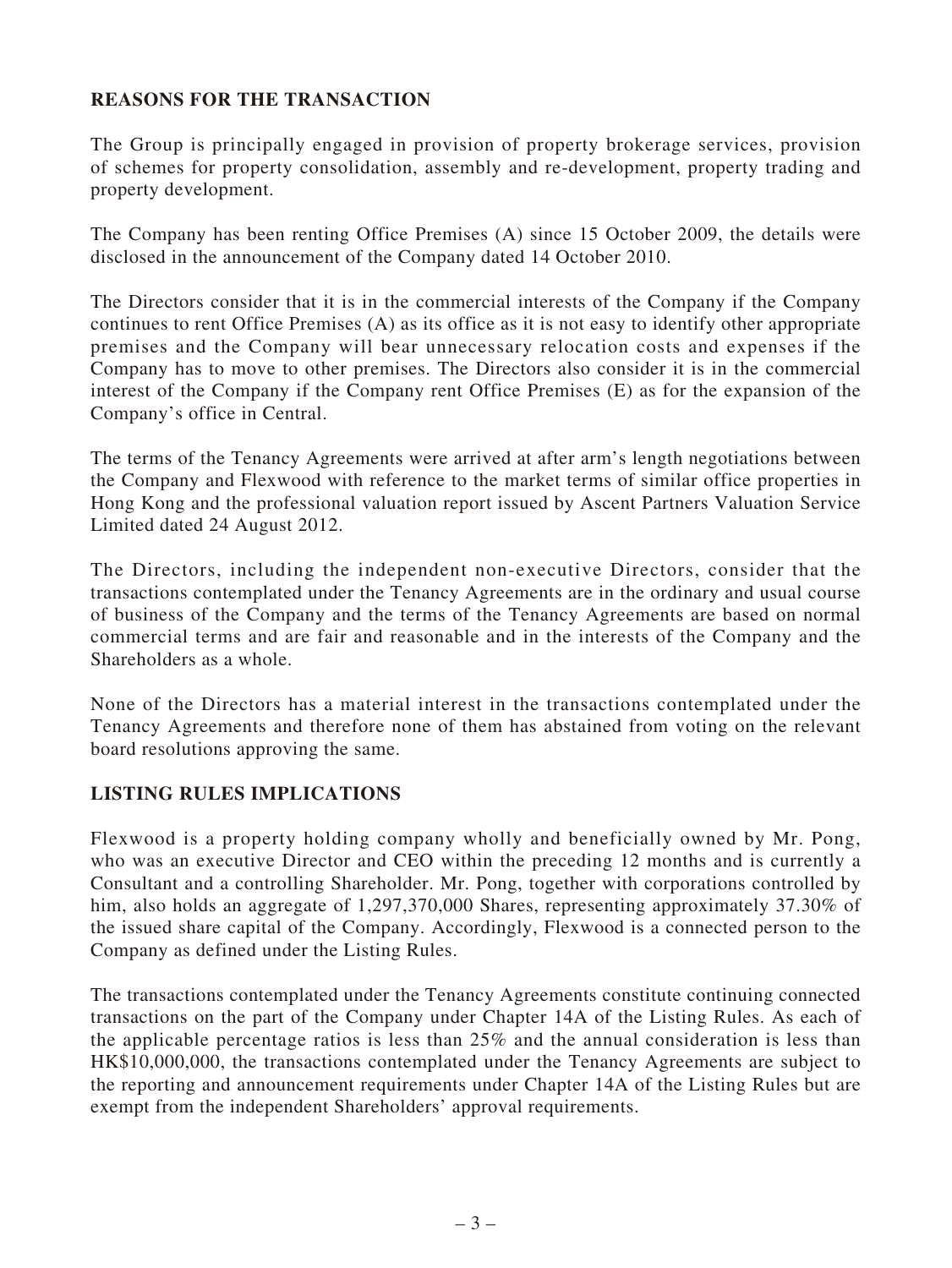# **DEFINITIONS**

In this announcement, the following expressions have the meanings set out below unless the context requires otherwise.

| "associate"           | has the meanings as defined in the Listing Rules                                                                                                                                              |
|-----------------------|-----------------------------------------------------------------------------------------------------------------------------------------------------------------------------------------------|
| "Board"               | the board of Directors                                                                                                                                                                        |
| "CEO"                 | the chief executive officer of the Company                                                                                                                                                    |
| "Company"             | Richfield Group Holdings Limited, a company<br>incorporated in the Cayman Islands with limited<br>liability, the issued Shares of which are listed on the<br>Main Board of the Stock Exchange |
| "connected person(s)" | has the meaning ascribed to this term under the Listing<br>Rules                                                                                                                              |
| "Consultant"          | the consultant of the Company                                                                                                                                                                 |
| "Directors"           | directors of the Company                                                                                                                                                                      |
| "Flexwood"            | Flexwood Limited, a company incorporated in British<br>Virgin Islands and is wholly and beneficially owned by<br>Mr. Pong                                                                     |
| "Group"               | the Company and its subsidiaries                                                                                                                                                              |
| "HK\$"                | Hong Kong dollars, the lawful currency of Hong Kong                                                                                                                                           |
| "Hong Kong"           | the Hong Kong Special Administrative Region of the<br>People's Republic of China                                                                                                              |
| "Listing Rules"       | the Rules Governing the Listing of Securities on the<br><b>Stock Exchange</b>                                                                                                                 |
| "Mr. Pong"            | Mr. Pong Wai San, Wilson, an executive Director<br>and CEO of the Company within the preceding 12<br>months and currently a Consultant and a controlling<br>Shareholder                       |
| "Office Premises (A)" | the premises located at Unit A on the 6th Floor, 9<br>Queen's Road Central, Hong Kong                                                                                                         |
| "Office Premises (E)" | the premises located at Unit E on the 6th Floor, 9<br>Queen's Road Central, Hong Kong                                                                                                         |
| "Share $(s)$ "        | share(s) of $HK$0.01$ each in the share capital of the<br>Company                                                                                                                             |